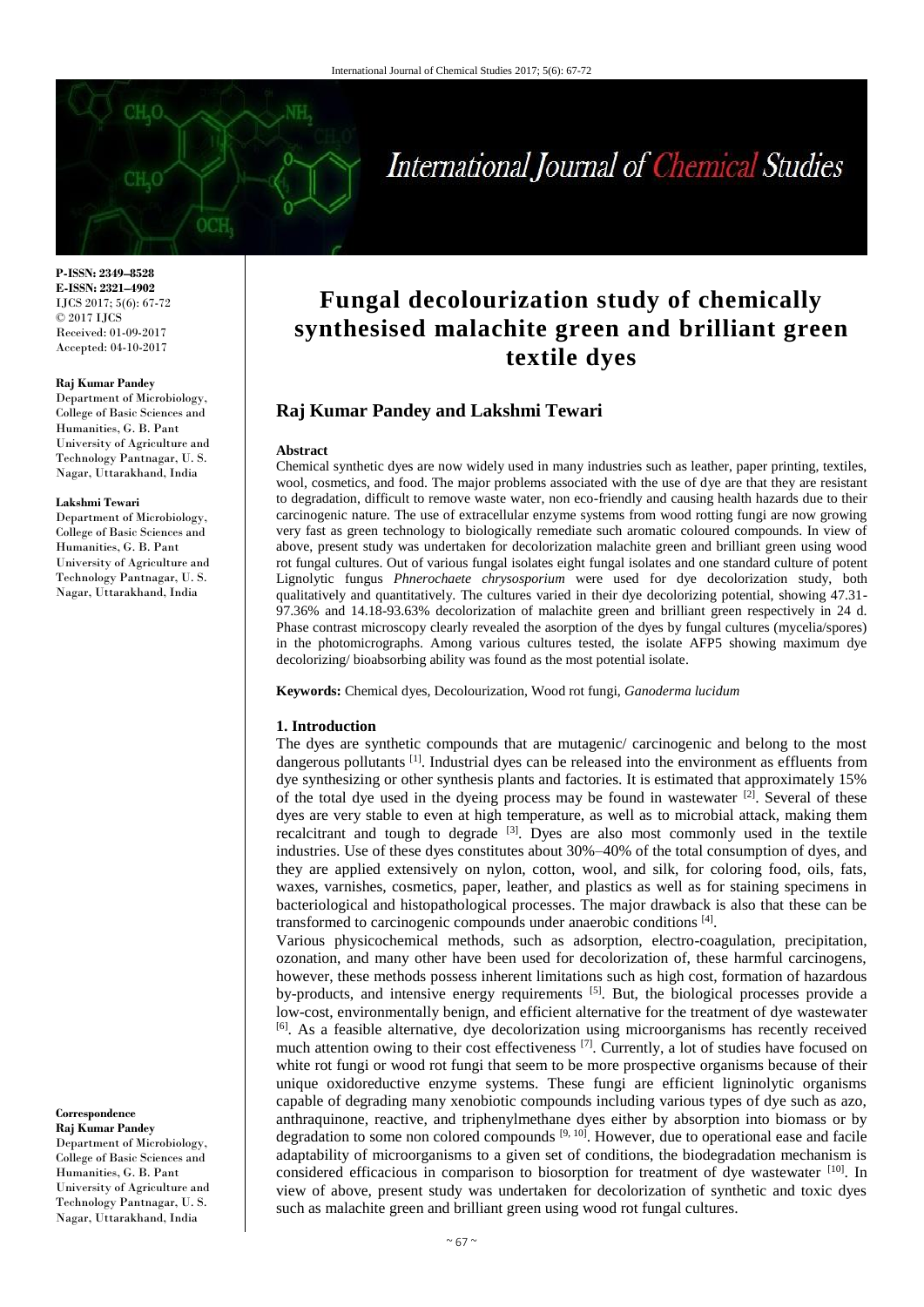Various wood rot fungi were isolated and checked for their dye decolorization ability on the basis of the presence of dye decolorizing unique enzymes also.

#### **2. Experimental**

# **2.1 Chemicals and Cultures Used**

Veratryl alcohol, and 2,2-azinobis(3-ethylbenzthiazoline-6 sulfonic acid) (ABTS), and synthetic dyes were purchased from HiMedia Mumbai, India. The chemical structures and characteristics of the dyes used are depicted in Table 1. All other chemicals used were of analytical grade. Various lignocellulolytic fungal cultures used during present investigation, were isolated from diverse sources (decaying door and other woods, infected wood and infected trees) collected Pantnagar, Uttarakhand. The standard cultures of *Phanerochaete chrysosporium*. *Fusarium oxysporium*. *Phanerochaete chrysosporium, Rhizoctonia solani*, *Helminthosporium maydis*, and *Alternaria* spp. were obtained from the department.

#### **2.2 Isolation and Conservation of Microbial Gene Pool**

All the fungal cultures were isolated and maintained on Potato Dextrose Agar (PDA) medium (gL<sup>-1</sup>; potato peeled 200.0, dextrose 20.0 g, and agar 15.0, pH  $5.6\pm0.2$ ). The fruiting bodies from decaying wood samples used for isolation of fungi. Small piece from the fruiting body surface sterilized using 70% ethanol, then washed with sterile distilled water and inoculated in triplicates at centre of the potato dextrose agar plates. The plates were incubated at  $28\pm1$  <sup>0</sup>C for 5-10 d for fungal growth. Pure mycelia and bacterial growth appeared on the plates were further purified. The purified plates were routinely subcultured at an interval of 30 d on same medium and preserved at  $4^{\circ}$ C in refrigerator as slants and at -20<sup>0</sup>C as glycerol stocks in deep freeze for short and long term storage, respectively. All the microscopic analyses were done based on LPCB (Lacto phenol cotton blue) staining.

## **2.3 Qualitative Screening for Production of Lignin Degrading Enzymes**

#### **2.3.1 Qualitative Screening for Overall Lignin Modifying Activity**

Screening of the cultures for overall lignin modifying activity (ligninases production) was done using Lignin Modifying Enzyme Basal Medium (LBM) contained (g/L)  $KH_2PO_4$ , 1.0; C4H12N2O6, 0.5; MgSO4.7H2O, 0.5; CaCl2.2H2O, 0.01; Yeast Extract, 0.01;  $CuSO<sub>4</sub>.5H<sub>2</sub>O$ , 0.001;  $Fe<sub>2</sub>(SO<sub>4</sub>)<sub>3</sub>$ , 0.001; MnSO4.H2O, 0.001; Agar, 16.0. LBM was supplemented with 1.6% w/v agar and autoclaved. To this added 1 ml of separately sterilized 20% glucose solution and 1 ml of aqueous tannic acid solution to each 100 ml of growth medium prepared. The medium was pour plated in sterilized petri plates. Active fungal culture disc was inoculated on LBM agar medium in triplicates. Un-inoculated plate served as control. The inoculated plates were incubated at  $28\pm10^{\circ}$  for 5-10 d. The qualitative measure of extracellular lignin modifying activity is the presence of brown oxidation zone around the fungal colony. It is reported as the index of relative enzyme activity (ILIG). The following formula was used for calculating the ILIG index.

$$
I_{LG} = \frac{Zone \ diameter}{Colony \ diameter}
$$

#### **2.3.2 Qualitative Screening for Extracellular Laccase Activity**

Screening of the cultures for extracellular laccase activity (laccase production) was done using assay plates contained 15 ml of Potato Dextrose Agar (PDA) media, amended with 0.01% guaiacol. Active fungal culture disc was inoculated on agar medium in triplicates. Un-inoculated plate served as control. The inoculated plates were incubated at  $28\pm1\textsuperscript{0}\text{C}$  for 5 d. The qualitative measure of extracellular laccase activity observed as presence of brick red zone of oxidized guaiacol around the fungal colony. It is reported as the index of relative enzyme activity  $(I<sub>LAC</sub>)$  and calculated as the section 2.3.1.

## **2.3.3 Qualitative Screening for Overall peroxidase Activity**

The fungal mycelial disc glucose malt extract salt agar medium contained glucose 2% (w/v); malt extract 2% (w/v); NaNO<sup>3</sup> 0.2% (w/v); KH2PO<sup>4</sup> 0.2% (w/v); KCl 0.2% (w/v); MgSO4.7H2O 0.1% (w/v); FeSO4.7H2O 0.002% (w/v); pH 6.5. Plate was incubated at 28  $^{\circ}$ C for 3 days and thereafter, 3ml of 1.7mM and 2.5 mM of ABTS and hydrogen peroxide respectively were overlapped on the plate and were kept in dark at 25 °C for 5 minutes. Appearance of clear bluish green zone around the fungus gave an indication of peroxidase production by the fungus. It is reported as the index of relative enzyme activity  $(I_{PER})$  and calculated as the section 2.3.1.

#### **2.4 Dye Decolorization Study**

# **2.4.1 Dye decolorization on agar plate**

Dye degradation ability of selected fungal cultures was assayed in low nitrogen basal medium containing (g/L) glucose, 1.0; CaCl<sub>2</sub>, 1.5; MgSO<sub>4</sub>, 2.0; KH<sub>2</sub>PO<sub>4</sub>, 1.5; NH<sub>4</sub>Cl, 0.15, and 1.6%.The media were supplemented with various textile dyes at the concentration of 100 mg/l. The above medium was poured on petri-dishes and inoculated with mycelial disc and incubated at 30 °C under dark. Plates were regularly monitored at every 24 h for growth and decolorization activities.

#### **2.4.2 Quantitative Study of Dye Decolorization**

The cultures screened out from the above experiments were used to quantify dye decolorizing potential *in vitro*. The five active fungal discs were grown in the broth medium containing  $(g/L)$  glucose, 1.0; CaCl<sub>2</sub>, 1.5; MgSO<sub>4</sub>, 2.0;  $KH_2PO_4$ , 1.5; NH<sub>4</sub>Cl, 0.15, supplemented with different dyes at the concentration of 100 mg/l. Samples were withdrawn periodically at an interval of 72 h and observed for colour change by measuring optical densities, spectrophotometrically. The cultures showing the bio-sorption of the dye were also checked visually and by microscopically. The percent decolorization (%) was calculated using the following formula:

$$
D\left(\%\right) = \frac{Initial\quad OD - Final\quad OD}{Initial\quad OD} \times 100
$$

#### **2.5 Dye Decolorizing Enzyme Production from Selected Cultures**

The selected isolates were further screened for extracellular enzymes- lignin peroxidase (LiP), manganese peroxidase (MnP) and laccase- in carbon limited liquid medium which contained (g %): glucose, 0.3; KH<sub>2</sub>P0<sub>4</sub>, 0.5; NH<sub>4</sub>N0<sub>3</sub>, 12.5 mM; MgS04.7H20, 0.1; tween 20, 0.02; veratryl a1cohol, 1mM at pH 5.0. For the determination of MnP activity, the basal medium was supplemented with  $MnSO<sub>4</sub>$  (0.05%).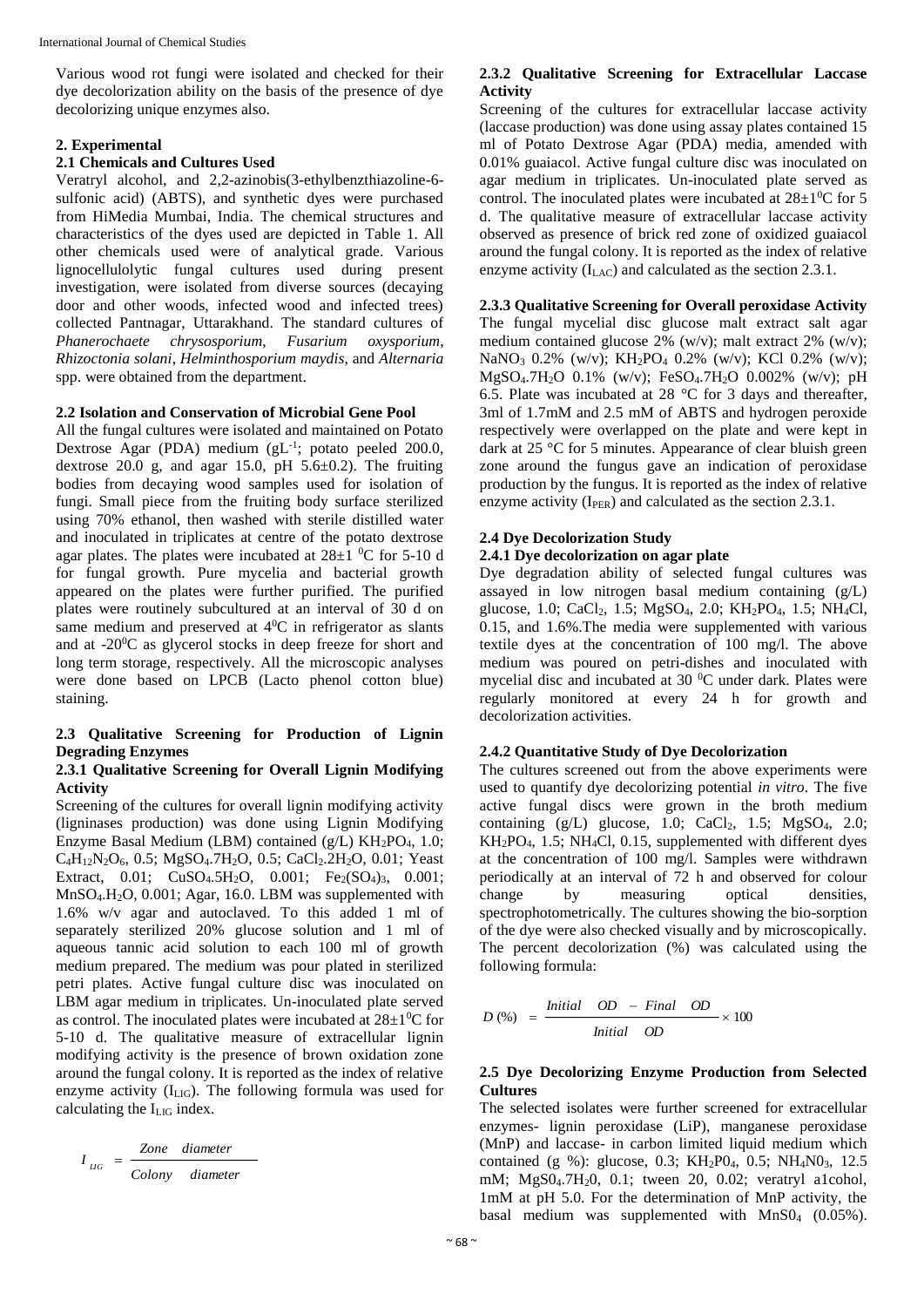Growth medium (100 ml) was taken in 500 ml Erlenmeyer flasks and inoculated with the 5 mycellial discs. Samples were removed at regular intervals and crude enzyme collected after centrifugation at 10,000 rpm for 10 min, at 4 °C. This cell free supernatant was used as the source for crude enzymes.

#### **2.6 Enzyme assays**

Culture supernatants were used for the assay of the various lignolytic ernzymes enzymes. Lignin peroxidase (LiP) activity was estimated by measuring the rate of  $H_2O_2$ dependent oxidation of veratryl alcohol to veratraldehyde, spectrophotometrically<sup>11</sup>. The standard reaction mixture  $(2.05$ ml) contained 0.8 mM veratryl alcohol in 0.1 M citrate buffer (pH 3.0) and 1 ml of culture supematant. The reaction was started by the addition of 150 mM  $H<sub>2</sub>O<sub>2</sub>$  and the linear increase in absorbance at 310 nm was monitored for one minute at 30°C. One unit of LiP was defined as 1 umol of veratraldehyde formed per minute and was expressed as U/ml. MnP activity was measured by monitoring the oxidation of  $Mn^{2+}$  to $Mn^{3+}$ . The assay solution (3.06 ml) contained 0.1 mM guaiacol and 0.1 mM MnS04 in 0.1 M citrate buffer (pH 5.0) with 1ml of culture filtrate. The reaction was started by 0.1 mM H20<sup>2</sup> addition. One unit of enzyme activity was defined as the increase in absorbance at  $465$  nm per minute<sup>12</sup>. The laccase activity was determined by monitoring the oxidation of 500 µM ABTS (2,2' - azino - di - [3 - ethyl benzothiazoline - 6 - sulphonic acid]) buffered with 50 mM citrate buffer (pH 4.5) at 436 nm<sup>13</sup>. The reaction mixture (3 ml) contained 1 ml of culture filtrate. One unit was defined as 1 ~M ofABTS oxidized per minute.

## **3. Results and Discussion**

White rot fungi have been demonstrated for decolourization of synthetic dyes mediated by their lignolytic enzymes such as lignin peroxidase, manganese peroxidase and laccases [14, <sup>15]</sup>. To achieve the goal, a total of forty fungal strains (including both Mushrooms and other fungi) were isolated from various samples from the different geographical areas of<br>Uttarakhand. Standard culture of *Phanerochaete* Uttarakhand. Standard culture of *Phanerochaete chrysosporium* was produced from MTCC Chandigarh, India.

#### **3.1 Selection of dye decolourizing fungal strains**

Out of forty one isolates nine isolates were showed the overall lignin modifying activity, whereas the laccase and peroxidase activity was observed in seven and two isolates respectively (Table 2). Nine isolates were selected on the basis of zone formation (Fig 1) and relative enzyme activity indices (Table 3). Maximum overall lignin modifying activity was found in fungal culture AFP7  $(2.0)$  and AFP5  $(1.818)$ , followed by AFP4 (1.567); whereas maximum laccase activity was found in fungal culture AFP5 (3.0) and AFP4 (2.777), followed by PN1 (2.5). Only two fungal cultures PN1 (2.5) and WDP2 (1.6) were found positive for peroxidase production.

# **3.2 Dye Decolorization Study**

To confirm that various strains of the fungi tested were capable of decolorization capacity, the five common dyes were incubated with the fungal strains for 10-20 days on solid medium and up to 1 month in liquid medium at 28 °C and 150 rpm. The percent decolorization of malachite green and brilliant green dyes are presented in Table 4. On the solid cultures, decolorization began with formation of very light decolorized zones, and the decolorization capacity of the fungus was determined by measuring the diameters of the discolored rings (Fig 2). On the basis of spectrophotometric quantification results, all the cultures showed very high

percent decolourization except the cultures AFP7 and *P. chrysosporium* (Table 4). During the liquid cultivation experiments, the batch cultures turned from an initial deep coloration to a lighter color, eventually becoming colorless, indicating the dye adsorption and dye decolorization (Fig 3). The cultures varied in their dye decolorizing potential, showing 47.31-97.36% and 14.18-93.63% decolorization of malachite green and brilliant green respectively in 24 d. Maximum decolourization of brilliant green (97.36%) was showed by fungal isolate AFP5, followed by PN1 with 96.59% decolorization. Malachite green was efficiently decolourised by fungal isolate AFP1 with a maximum of 93.63 % decolourization.

#### **3.3 Enzyme Assay**

The selected fungal cultures were grown in enzyme production medium with the varatryl alcohol as inducer for enzyme production. The cell free culture filtrate was used as crude enzyme for calculating the crude enzyme activity. The induction of enzymes was correlated with their involvement in dye decolorization. Various oxidative and reductive enzymes were synthesized by various cultures in enzyme production medium. The enzymes were synthesized with peak laccase activity (171.83 U mL<sup>-1</sup> by AFP5) on 18<sup>th</sup> day (**Fig 4**), peak LiP and MnP activity on the twenty one day (0.34 U mL−1 by AFP4) and fifth day  $(0.0021 \text{ U m}$ L−1 by AFP5) respectively (data not shown). These results reveal that laccase, LiP, MnP, and other enzymes play vital roles in the bioremediation of used dyes during present investigation dyes. The laccase enzyme was maximally produced in positive strains thus used for further study.

Earlier studies have also reported differential dye removing capabilities of diverse microbial cultures but wood rot fungi specifically have been reported to be more efficient for dye removal through its enzymatic/ non enzymatic mechanisms. Previously only 40% decolourization of anthraquinone dye, Remazol Brilliant Blue R (RBBR) by *Ganoderma* sp. was reported which could be increased up to 92.4% upon addition of HBT as redox mediator<sup>16</sup>. However, contrary to previous findings, much higher decolourization rate for the for brilliant green by our indigenous fungal isolates could be achieved during present study indicating higher bioremedial potential of the cultures. All the five test fungal isolates decolouried all three dyes efficiently in comparision to the standard culture of *Phanerochaete chrysosporium*. It is evident from the results that the cultures showed better biosorption efficacy towards brilliant green but only wood rot fungal isolate AFP5 could show better efficacy for removal of the dye. As per many earlier reports, the bioremediation of dye by the ligninolytic fungi and their ligninases enzymes (lignin peroxidase, manganese dependent peroxidase and laccase) is more environmentally friendly strategy to degrade synthetic textile dyes  $[17, 18]$ . The decolourization of dyes with the help of extracellular lignin degrading/modifying enzymes is also supportable because of the broad spectrum substrate range that is very low substrate specificities of these enzymes from the fungal system. The low substrate specificities of ligninases enzymes from wood rot fungi make them more capable to degrade a wide range of xenobiotic compounds including the synthetic industrial dyes [19, 20]. The present investigation deals with removal of synthetic dyes by biological means using white-rot fungal cultures. All the cultures showed the good dye decolorizing and bio-absorption ability in comparison to the standard culture of *P.*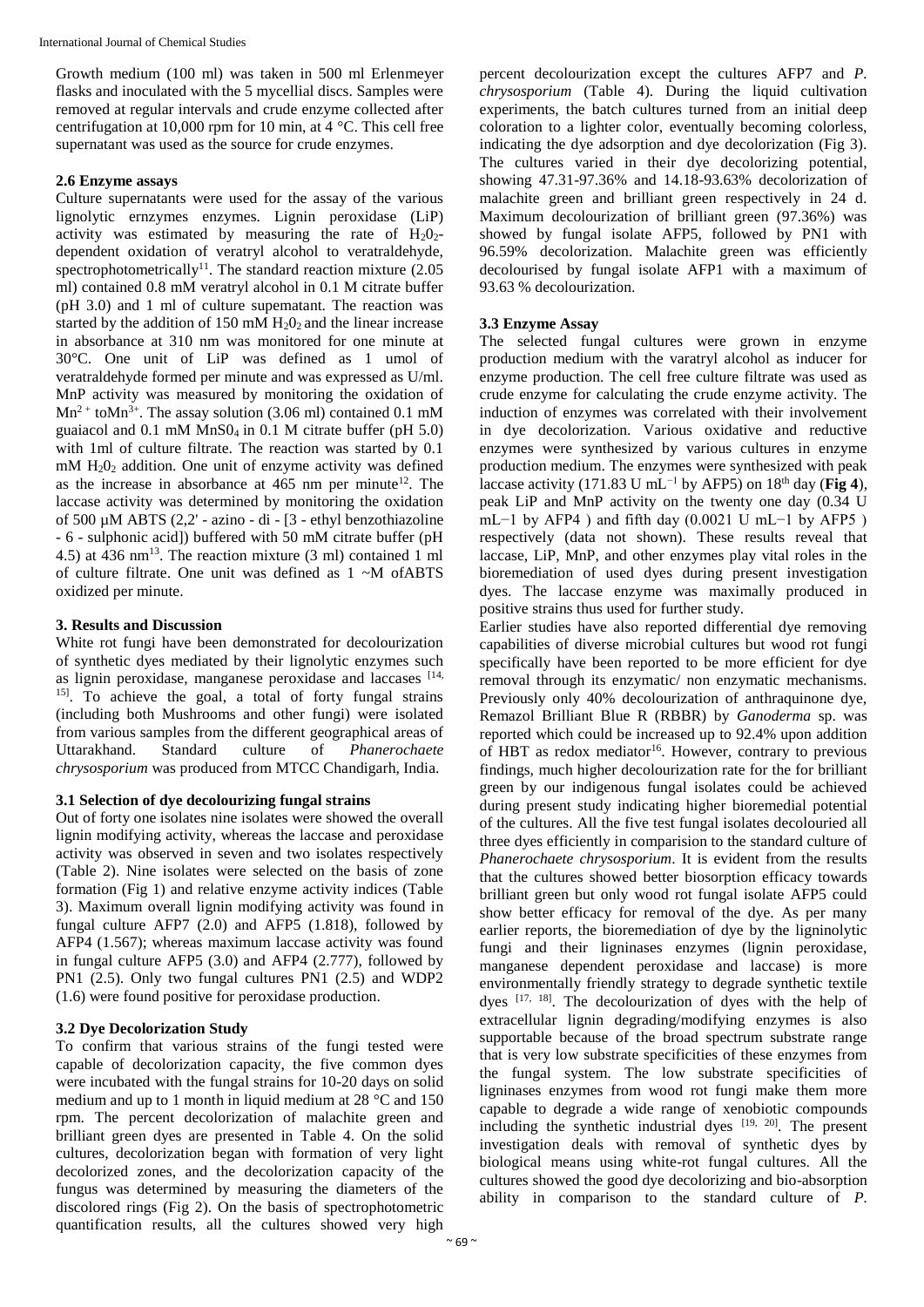*chrysosporium*, thus having a good potential. Lignolytic enzyme producing fungi have many biotechnological

applications and the isolated fungi might be used for further research projects.

Table 1: The structural formulae, industrial uses and hazardous effects of the synthetic Dyes decolourized during present study<sup>\*</sup>

| S. No | <b>Dye</b>                | <b>Chemical Structure</b>                                                             | <b>Use and Hazards</b>                                                                                                                                                                                                            |  |
|-------|---------------------------|---------------------------------------------------------------------------------------|-----------------------------------------------------------------------------------------------------------------------------------------------------------------------------------------------------------------------------------|--|
|       | Malachite<br>Green        | CH <sub>3</sub><br>CH <sub>3</sub><br>⊕⊾<br>$H_3C$<br>CH <sub>3</sub><br>$Cl^{\odot}$ | Used as a dye, frequently been used to catch thieves and pilferers, active<br>against the oomycete Saprolegnia, which infects fish eggs, cause<br>carcinogenic symptoms, The LD50 (oral, mouse) is 80 mg/kg, Extreme<br>irritant. |  |
| 3     | <b>Brilliant</b><br>Green | $H_3C$<br>ιНз<br>$HO-\frac{1}{5}-O$                                                   | Related to malachite green, genotoxic and carcinogenic properties<br>induces vomiting when swallowed and is toxic when ingested                                                                                                   |  |

| Table 2: Diversification of Fungal Isolates On the Basis of Qualitative Enzyme Assay |  |  |
|--------------------------------------------------------------------------------------|--|--|
|--------------------------------------------------------------------------------------|--|--|

| D.<br>N <sub>0</sub> | <b>Enzyme Activity</b>               | <b>Total Isolates</b> | <b>Isolates showing</b><br>positive enzyme activity | Isolates do not showing<br>enzyme activity | <b>Selected Isolates</b>                                               |
|----------------------|--------------------------------------|-----------------------|-----------------------------------------------------|--------------------------------------------|------------------------------------------------------------------------|
|                      | Overall lignin modifying<br>activity | 41                    |                                                     | 32                                         | WDP1, PN1, AFP7, AFP5, AFP3, AFP1,<br>WDP2, AFP4, and P. chrysosporium |
|                      | Laccase activity                     | 41                    |                                                     | 34                                         | WDP1, PN1, AFP7, AFP5, AFP3, WDP2,<br>AFP4                             |
|                      | Overall peroxidase activity          | 41                    |                                                     | 39                                         | PN1, and WDP2                                                          |

#### **Table 3:** Relative lignin degrading enzyme activity indices of selected fungal cultures

| S. No | <b>Culture</b>   |                     | Relative index $(I_{LIG})$ Relative index $(I_{LAC})$ Relative index $(I_{PER})$ |                    |
|-------|------------------|---------------------|----------------------------------------------------------------------------------|--------------------|
|       | WDP1             | 1.166               | 2.3                                                                              |                    |
| 2     | PN1              | 1.408               | 2.444                                                                            | 2.5                |
| 3     | AFP7             | 2.0                 | 2.3                                                                              |                    |
| 4     | AFP5             | 1.818               | 3.0                                                                              |                    |
| 5     | AFP3             | 1.4                 | 1.363                                                                            |                    |
| 6     | AFP1             | 1.466               |                                                                                  |                    |
| 7     | WDP2             | 1.076               | 1.83                                                                             | 1.6                |
| 8     | AFP4             | 1.562               | 2.777                                                                            |                    |
| 9     | P. chrysosporium | 1.0                 |                                                                                  |                    |
|       |                  | cd at $5\% = 0.135$ | $sem = 0.029$                                                                    | $sem = 0.01$       |
|       |                  | $sem = 0.0416$      | cd at $5\% = 0.1$                                                                | cd at $5\% = 0.15$ |

**Table 4:** Percent decolorization of malachite green and brilliant green using lignolytic fungal cultures

|                |                       | Percent Decolourization (%)            |                                        |  |
|----------------|-----------------------|----------------------------------------|----------------------------------------|--|
| S. No          | <b>Fungal Culture</b> | <b>Brilliant Green Decolourization</b> | <b>Malachite Green Decolourization</b> |  |
|                | WDP1                  | 92.66                                  | 58.6                                   |  |
| $\mathfrak{D}$ | PN <sub>1</sub>       | 96.59                                  | 14.18                                  |  |
| 3              | AFP7                  | 47.31                                  | 14.9                                   |  |
| 4              | AFP <sub>5</sub>      | 97.36                                  | 88.85                                  |  |
| 5              | AFP3                  | 96.33                                  | 43.84                                  |  |
| 6              | AFP1                  | 89.56                                  | 93.63                                  |  |
| 7              | WDP <sub>2</sub>      | 92.76                                  | 21.27                                  |  |
| 8              | AFP4                  | 95.19                                  | 92.32                                  |  |
| 9              | P. chrysosporium      | 58.62                                  | 32.99                                  |  |
|                |                       | $sem = 0.15$                           | $sem = 0.142$                          |  |
|                |                       | cd at $5\% = 0.505$                    | cd at $5\% = 0.464$                    |  |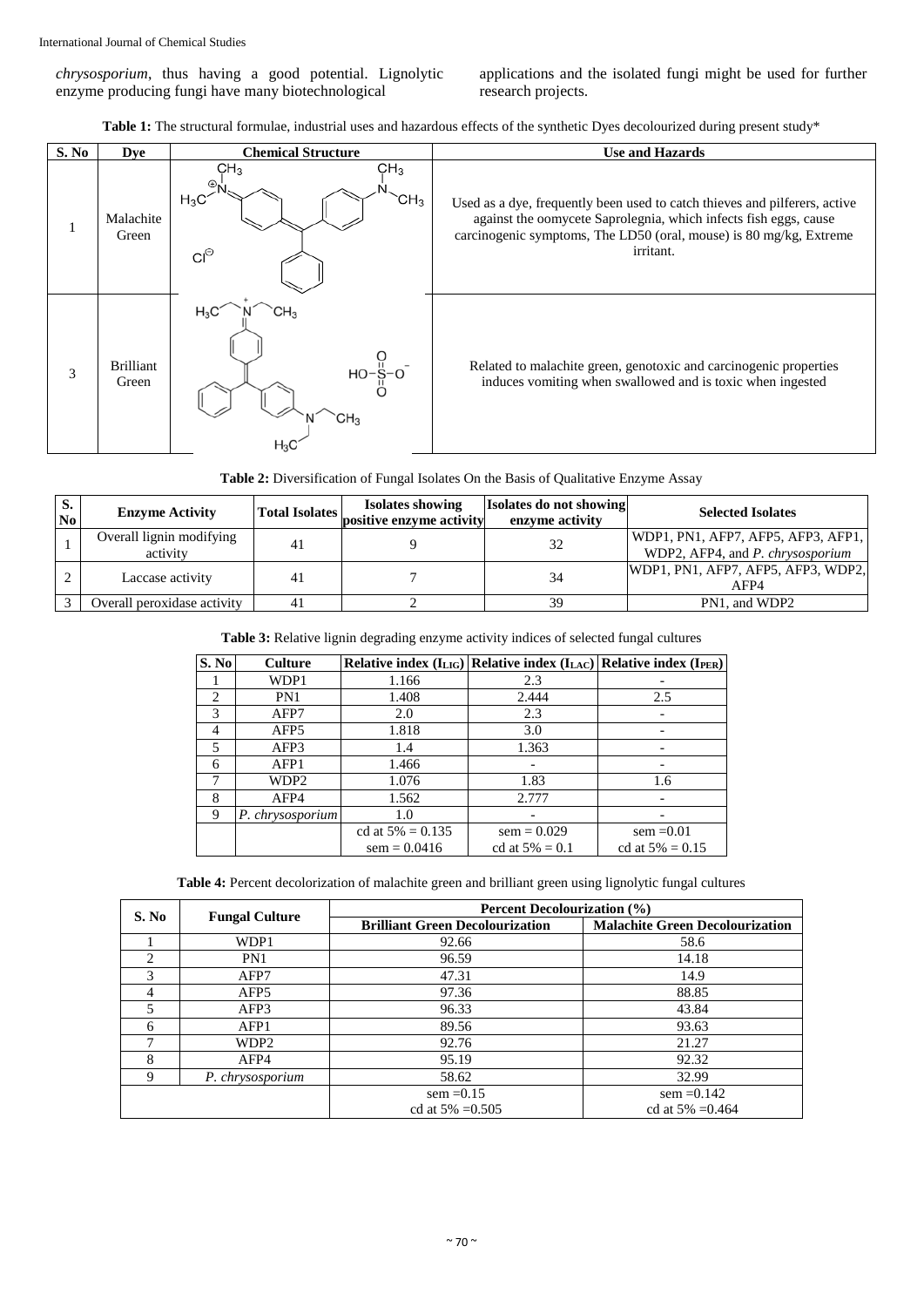

**Fig 1:** Zone formation by fungus isolate AFP5. Overall activity (a), laccase activity (b) and peroxidase acitivity (c).



Fig 2: Qualitative detection of the dye decolorizing potential of the fungal isolates. Malachite green decolorization (a) and brilliant green decolourization (b) by fungal isolate AFP5



**Fig 3:** Removal of malachite green from broth medium (a) and brilliant green (b) by fungal isolate AFP5, phase contrast microscopic view of the fungal mycelia and spores showing the accumulation of the dye brilliant green by fungal isolate AFP5 (c).



**Fig 4:** Laccase production during growth of fungi. Fungal cultures grown in standard conditions in defined medium at pH 6, and 30 °C. Maximum enzyme activity was observed in culture filtrate of fungal culture AFP5.

#### **4. References**

- 1. Mohan SV, Rao NC, Srinivas S, Prasad KK, Karthikeyan J. Treatment of simulated Reactive Yellow 22 (azo) dye effluents using Spirogyra species. Waste Manag. 2002; 22:575-582.
- 2. Elizabeth Rodrı´guez, Michael A. Pickard, Rafael Vazquez-Duhalt.1998. Industrial Dye Decolorization by Laccases from Ligninolytic Fungi. Current Microbiology 1999; 38:27-32